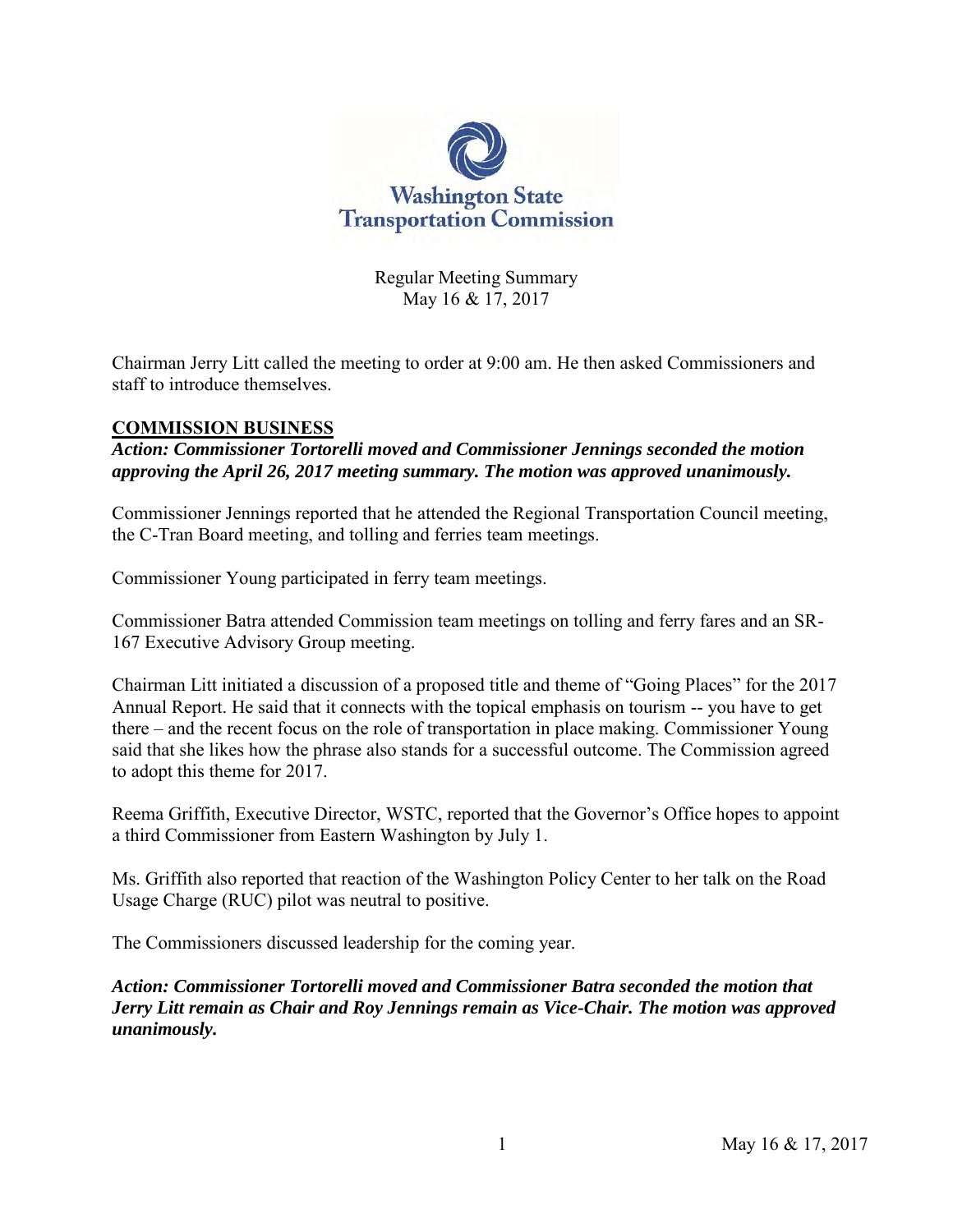# **FREIGHT MOBILITY PLAN 2017 UPDATE**

Ron Pate, Director, Rail, Freight & Ports Division, WSDOT, and Jason Beloso, Strategic Planning Manager, Rail, Freight & Ports Division, WSDOT, reported on the update of the 2014 Freight Mobility Plan to ensure compliance with new state and federal planning requirements. It will include a freight system action plan.

This update will:

- Identify multimodal freight corridors and facilities
- Describe how the plan meets the national multimodal freight policy goals and the national highway freight program goals
- Strategies to mitigate significant congestion or delay caused by freight movement
- Develop a Freight Investment Plan, including a list of freight priority projects

The economic context of the Freight Mobility Plan is Washington's status as the most tradedependent state in the nation. Foreign imports and exports were valued at \$137.5 billion in 2015. Freight supports 1.36 million jobs in freight-dependent industries, 44% of the state's total jobs. Washington's freight network moved 436.6 million tons of freight in 2015, traveling over 194.9 billion ton-miles. Freight demand by weight is projected to grow 29% in next 20 years, while the total ton-miles traveled is projected to increase 60%.

There are three components to the freight transportation system:

- Global Gateways: access to national and international markets
- Made in Washington: freight manufactured or produced in Washington, statewide
- Delivering Goods: local delivery

The update also will address several new trends and issues. Organized by policy area, they are:

## Economic Vitality

- Efficient flow of freight through gateways: border crossings, airports, seaports
- Competition facing ports
- Preservation of industrial sites

#### Preservation

- Aging infrastructure
- Waterway channel maintenance

#### Stewardship

- System resilience (e.g., landslides)
- Modal conflicts (e.g. bike lanes)
- Regulatory challenges (e.g., land use conflicts, connected vehicles)

#### **Safety**

- Truck parking shortages
- Highway-rail grade crossing improvements

#### Mobility

- Intermodal connections: inland ports
- New logistics and distribution models
- Urban goods movement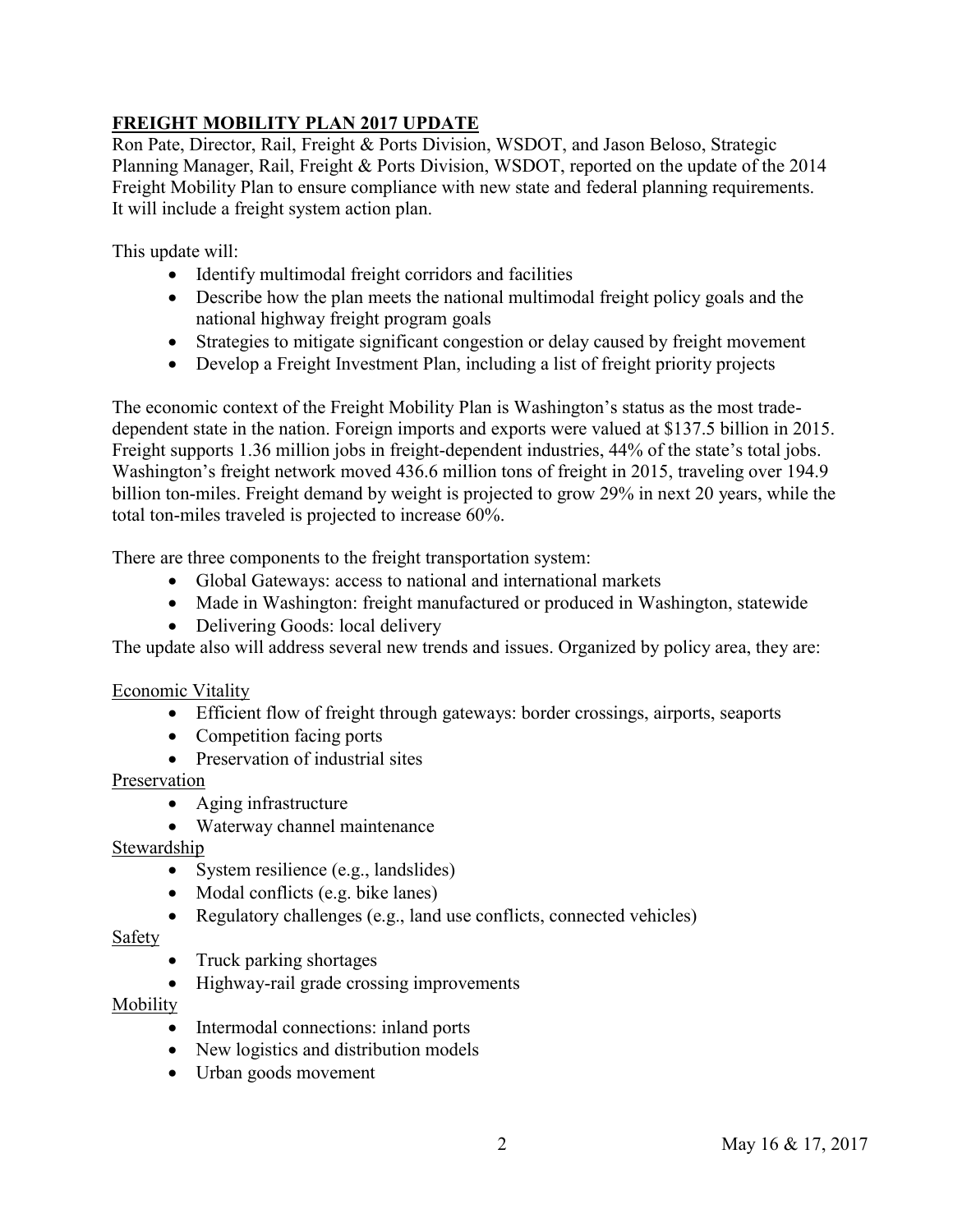Environmental Sustainability

Hazardous material risks: crude by rail

Mr. Pate said that several freight companies are interested in using triple trailers. WSDOT is collecting information to assess whether two trucks can be safer than one.

Commissioner Batra asked whether WSDOT gets money from the federal Water Resource Development Act.

[2017 Freight System Update](http://www.wstc.wa.gov/Meetings/AgendasMinutes/agendas/2017/May16/documents/2017_0516_BP2_2017FreightSystemPlan.pdf)

**Action:** None **Follow-Up:** None at this time

## **WTP PHASE 2 ACTION PLAN**

Elizabeth Robbins, Manager, Planning, Policy & Partnerships, WSDOT, and Richard Warren, Project Manager, Multi-Modal Planning, WSDOT, shared the draft action items and public outreach strategy for the multi-modal state transportation plan, completing the work on WTP 2035, which the Transportation Commission initiated.

#### **Maintain and Preserve Assets**

- 1. Maintain, preserve, and operate assets to meet desired performance on priority multimodal transportation systems before funding expansion projects.
- 2. Support ways to help jurisdictions, transportation asset owners, and transportation service providers had better prepare for emergencies and disasters.

#### **Manage Growth and Traffic Congestion**

- 1. Promote transportation-efficient communities by coordinating state agency technical assistance to enhance planning at all levels of government, the private sector, and other organizations.
- 2. Prioritize access for people and goods instead of throughput for vehicles to improve multimodal options, livable communities, and economic vitality for people and businesses.
- 3. Research, evaluate, adapt to, and deploy technologies and innovations in all modes; share best practices.

#### **Enhance Multimodal Connections and Choices**

- 1. Work to achieve better travel time reliability and multimodal connections for people of all backgrounds and abilities through continued application of practical solutions.
- 2. Provide transportation facilities and services to support the needs of all communities, including populations with specialized needs, those in rural areas, and those who are under-represented, under-served, or disproportionately affected.
- 3. Adopt metrics to assess active transportation system completeness and performance.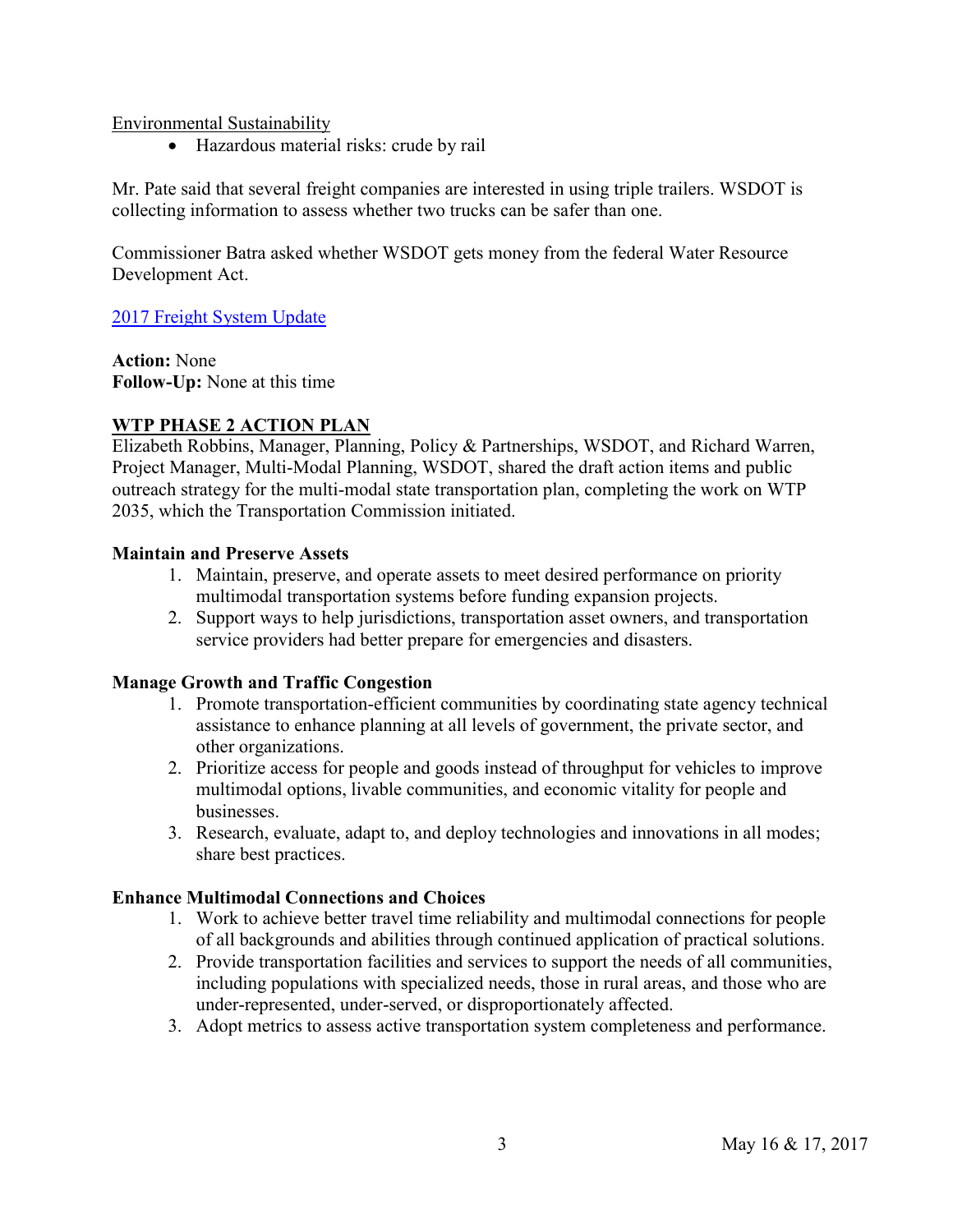#### **Align the Funding Structure with the Multimodal Vision**

- 1. Support funding flexibility to reduce barriers to creating an integrated multimodal system.
- 2. Work to diversify and strengthen transportation revenue sources without compromising existing indebtedness.

3. Address the constraints and opportunities to public-private partnership programs. Commissioners complimented WSDOT staff on the progress in capturing key action items.

WSDOT's community engagement strategy for WTP Phase 2 involves going to the community, reaching out to traditionally underserved populations, piggybacking onto other meetings, and using the new WTP website, which is now online.

WTP Phase 2 - [Implementation](http://www.wstc.wa.gov/Meetings/AgendasMinutes/agendas/2017/May16/documents/2017_0516_BP3_Phase2Implementation_WTP.pdf)

**Action:** None

#### **Follow-Up:** *Continue to work with WSDOT on WTP Phase 2.*

#### **WSDOT ACTIVE TRANSPORTATION PROGRAMS**

Barb Chamberlain, Director, Active Transportation Division, WSDOT, explained how the division fits in at WSDOT:

- Aligns with Public Transportation, Aviation, Rail/Freight/Ports, Multimodal Planning, Local Programs within WSDOT
- Local Programs Safe Routes and Bike/Ped staff shifted along with prioritization of these grant programs to this Division. Administration of the grant program remains in Local Programs
- Collaborates with other Divisions and Regions

Results WA has set a goal of 29% of commutes not drive-alone by 2020 (walk + bike + transit + rideshare). The top five cities in the state for bike/walk share of commuting are:

- 1. Pullman: 25.9%
- 2. Seattle: 12.5%
- 3. Bremerton: 12.3%
- 4. Bellingham 12.2%
- 5. Walla Walla 11.8%

#### The Vision:

WSDOT treats biking and walking as essential transportation; as a result, Washingtonians of all ages and abilities feel free to choose biking/walking to get where they want to go and safety measures improve for everyone.

#### The Mission:

Strategically integrate bicycling and walking into business practice and investments for our work and that of our partner agencies to promote sustainable, active transportation for all ages and abilities.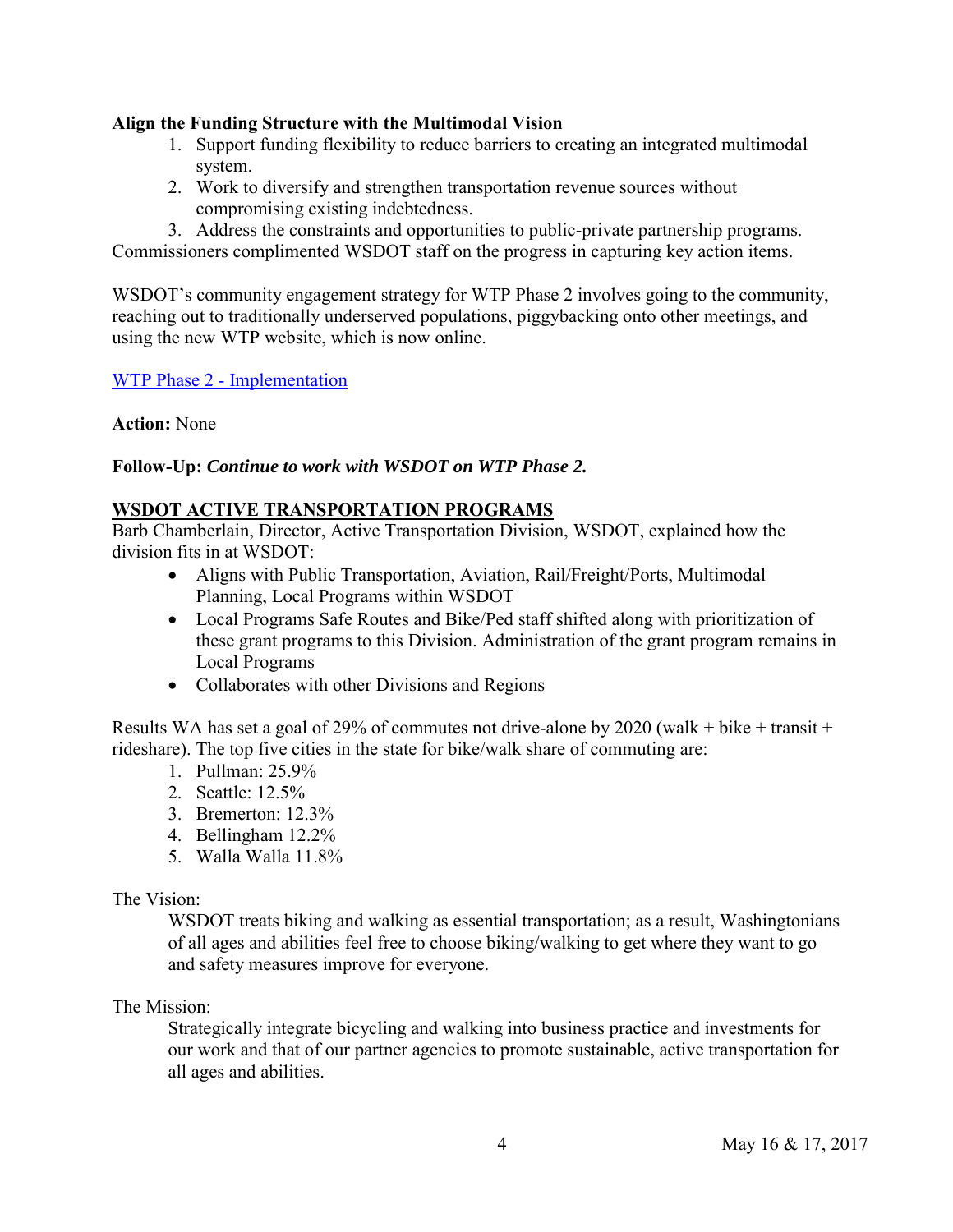Goals:

Networks. Lead development of a coherent, comfortable, complete network for biking and walking.

Trips. Increase the number of people who bike/walk for everyday trips, commuting, and other purposes.

Safety. Eliminate fatal and serious injury pedestrian/bicycle crashes while reducing the overall number of crashes involving people walking/biking.

Equity. Lead development of connections that provide access for all regardless of ability, income, race, and other human characteristics.

The division also will update the Statewide Active Transportation Plan (last one 2008 cover date), collect data, and provide best practices guidance.

Commissioner Tortorelli noted structural needs for bicycling, citing inadequate shoulders on parts of US 2, a nationally designated bike route, as one example. The shoulder width is 8 feet from Spokane to Davenport, but only two feet beyond that.

[Active Transportation](http://www.wstc.wa.gov/Meetings/AgendasMinutes/agendas/2017/May16/documents/2017_0516_BP4_ActiveTransportationDivisionOverview.pdf)

**Action:** None **Follow-Up:** None at this time

## **SECRETARY REPORT**

Keith Metcalf, Deputy Secretary, WSDOT, reported on the successful emergence of Bertha, completing the tunnel under downtown Seattle.

Mr. Metcalf also reported that WSDOT has been granted the waiver request to exclude white women-owned firms from the Disadvantaged Business Enterprise (DBE) program.

The transportation budget completes funding for replacement of Colman Dock. It also allows for somewhat more flexibility for WSDOT to shift funding between projects.

**Action:** None **Follow-Up:** None at this time

## **STATE OF SECURITY OF CURRENT AND FUTURE VEHICLES IN THE NEXT 3-5 YEARS**

Innovators and experts in our state reviewed how technology is changing the way we address future challenges for transportation, including:

- Use of Autonomous Vehicles (AVs)
- Policy considerations on how cities are "zoned" for AV fleets
- Technology and cyber security considerations for future roads and sensors; and
- How the state could harness new technologies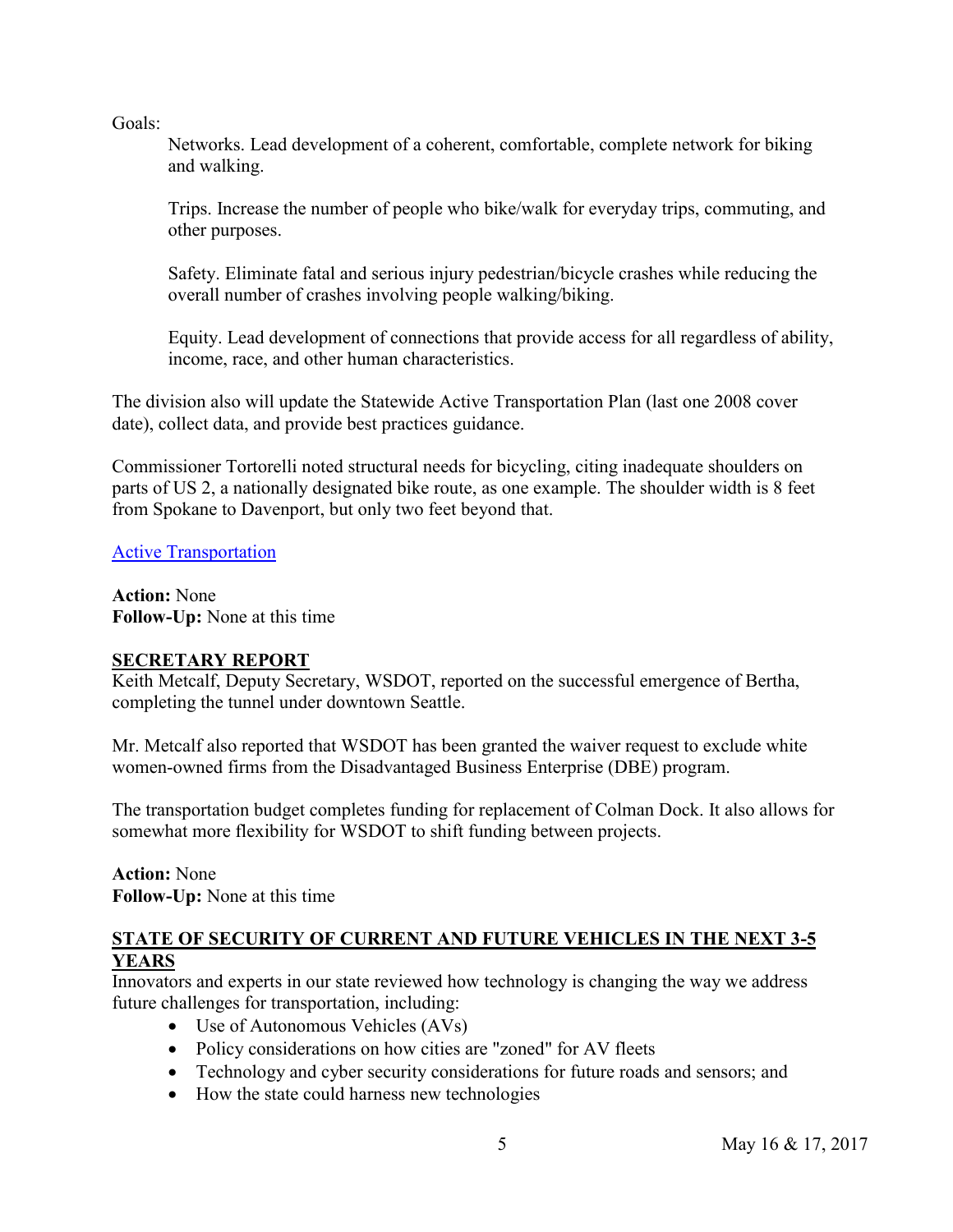Charles Chen, Council Member, Pacific Northwest Cybersecurity Business Leadership Council, began by talking about roads. There are already sensors in some roads. A road also can be a secondary grid for electric vehicles. The technology exists for charging EVs from the road, but it has not yet been done on a public road.

Mr. Chen said the public sector should focus on policy development, not technology. If there is money to be made, the private sector will develop the technology. Always, have a third party auditor continuously looking at the system security.

Five cyber technologies that will be part of the future smart city transportation systems are:

- 1. Autonomous Vehicles
- 2. Positive Train Control Systems (PTC) for freight rail
- 3. Intelligent transportations systems, (ITS)
- 4. Vehicle to Vehicle (v2v)
- 5. Vehicle to Infrastructure Technologies (v2i)

Intelligent roadways will provide a great spur to AV adoption. There is less reliance on sensors in vehicles (v2v technology) and more on the network (v2i).

Intel estimates that each AV will generate 4 TB of data per day. There is more metadata than data on the internet. Metadata is how Google and Facebook make money. The future network will generate huge amounts of metadata. Who will own it? What can be done with it?

How do we modernize infrastructure and maintain what we have? What role will government play in managing spaces and access? Devin Liddell envisions cities designating AV zones.

How should the State anticipate interrelationships between public and private AV applications (when an AV acts as a "public" form of transportation vs. when an AV is a "private" service), as well as the interrelationships between public and private transportation modalities (e.g., how AVs relate to and interact with buses, bikes, etc.)?

How do transportation networks work for people at all parts of a city, or socioeconomic levels?

What should the State's role be for management and utilization of autonomous vehicle (AV) fleets? Should the State be an owner? A regulator? A licensor? A partner? Ownership is another variable in the future of AV development. AVs of the future will be owned by either the Ubers and Lyfts or cities. What are the implications for data ownership within each of the State's potential roles in managing AV fleets?

What policy considerations should be made in terms of governing standards of user experience? In addition, how do these considerations reflect our position on technologies, socio-economic issues, rights of ways, etc.?

[Integration of Technology & Security for the Future of Transportation](http://www.wstc.wa.gov/Meetings/AgendasMinutes/agendas/2017/May16/documents/2017_0516_BP4_ActiveTransportationDivisionOverview.pdf)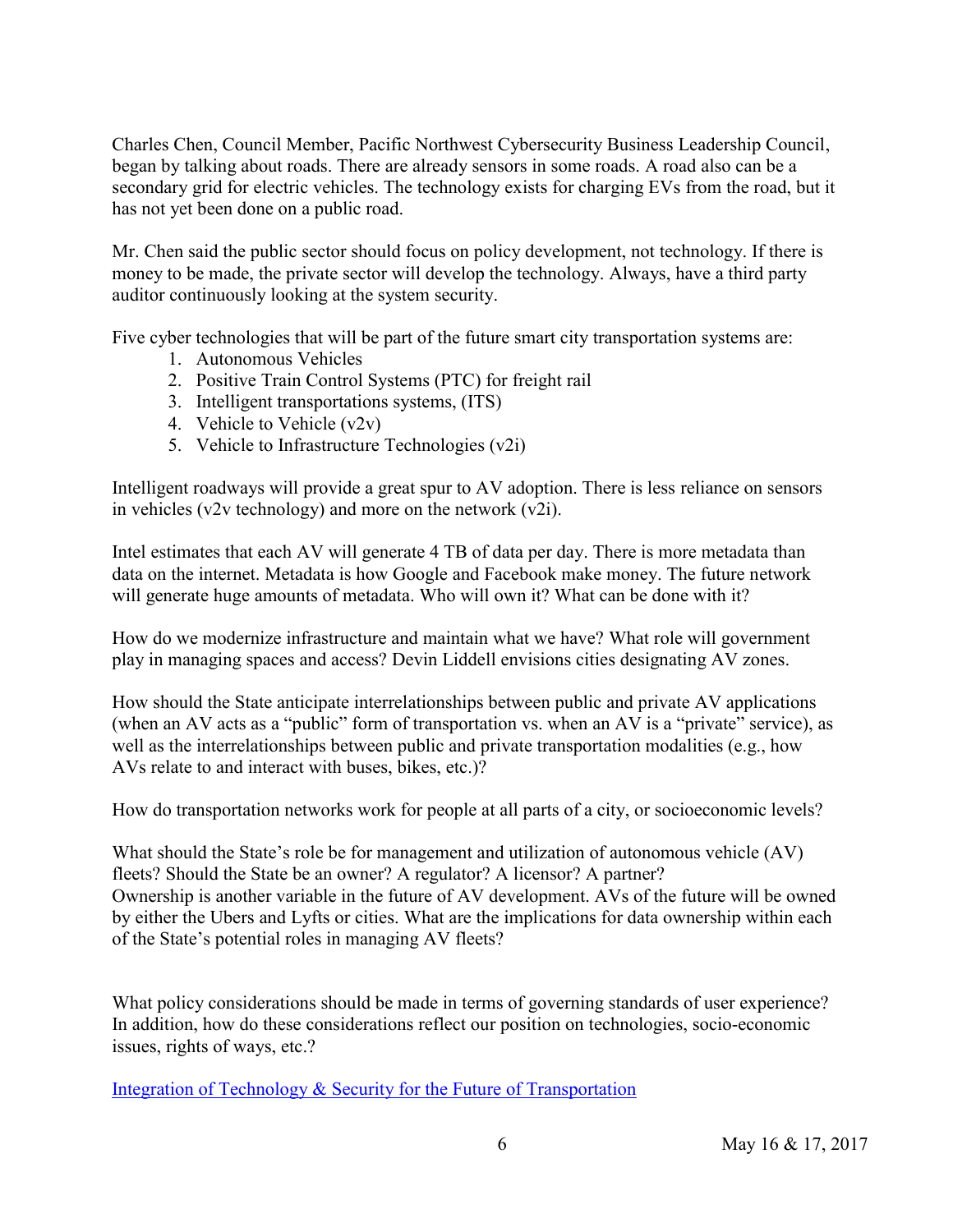#### **Action:** None **Follow-Up:** None at this time

## **OVERVIEW OF 2017-19 WASHINGTON STATE FERRIES FARE PROPOSAL**

The 2017 – 19 transportation budget anticipates annual 2.5% increases in ferry fares in October 2017 and October 2018 to generate \$381 million in operating revenue during the 2017-19 biennium. Washington State Ferries (WSF) and the Ferry Advisory Committee on Tariffs (FAC-T) presented the policy and fare recommendations to achieve this revenue target. The revenue target accounts for a forecasted annual increase in ferry ridership, and the projected impact on ridership from the annual 2.5% increases in ferry fares.

The WSF proposal addresses several operational and policy objectives:

- Eliminates a deviation from the CUBE policy adopted in 2011, which increased fares for oversize vehicles
- Gradually increases the fare differential between vehicle and passenger fares
- Maintains the Tariff Route Equity relationship among routes
- Increases the school group fee and broadens the WAC to explicitly include students learning in a home schooling environment
- Cleans up and clarifies several minor, but operationally important, issues in the WAC

Oversize vehicle fares:

- 2011-tariff cycle introduced an extra fare increment for oversize vehicles in addition to fares based on standard CUBE pricing policies
- CUBE "Bump" increased fares for oversize categories with each subsequent 10-foot increment receiving a percentage increase over the base CUBE fare
	- Variation originally introduced to partially offset revenue loss from the introduction of the small vehicle fare and encourage the use of incrementally smaller vehicles when possible, even among oversize vehicles
	- The goal is to eliminate the CUBE "Bump" over two years. Phasing reduce the extra charge by 35% in October 2017 and eliminate the remaining 65% in October 2018
- Adjust the general fare increase to recover revenue loss from elimination of "bump"

Continue to increase the vehicle-passenger fare differential:

- Consistent with the WTP and WSF/WSTC Joint Recommendations on Operational and Pricing Strategies, differential fare increases were first adopted in the 2013/14 tariff cycle.
- WSF evaluated several options including different increases between travel sheds, moving the second year increase earlier to generate additional offsetting revenue, and testing various vehicle and passenger fare combinations.
- The proposal includes a modest shift toward pricing that favors walk-on and passengers in vehicles where WSF has the most capacity to accommodate riders during peak periods. It recognizes that the vehicle deck is WSF's most valuable and constrained capacity and that value should be recognized in the pricing model.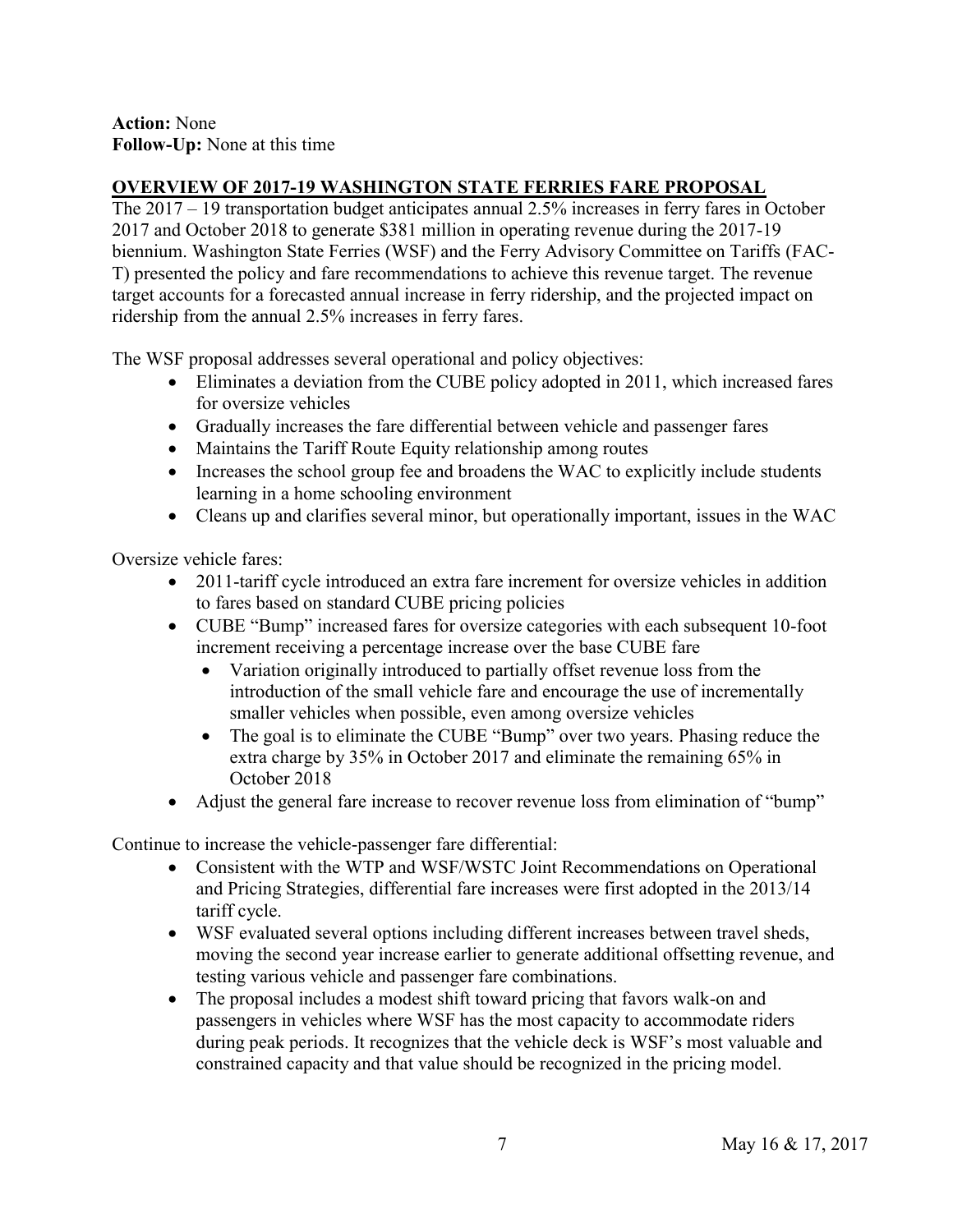## School Groups

The program has not changed in over thirty years. It was reviewed for:

- Overall participation and an operational assessment of the program
- Fare policy, including the structure and level of the school group fee
- How to explicitly integrate eligibility for students learning in a home schooling environment.

The proposal recommends raising the fee to \$5 per group each way or \$10/roundtrip (implement October 2018). It also integrates eligibility requirements for students learning in a home schooling environment to have access to the program (implement October 2017).

## Electric bicycles

WSF ticket sellers face increasing challenges making fare determination decisions for riders using electric bicycles. The proposal aligns WSF fare policies with vehicle class definitions as stated in the RCW and applied by DOL for licensing purposes, adding new motorcycle and bicycle definitions to WAC 468-300-020.

#### Small vehicle length

The small carfare category was introduced in 2011, with 14-foot vehicle fare. The determination was based on the number of vehicle models that were available at that time. At the request of operations staff, the 14-foot cutoff was reviewed this cycle to see if a change in length might improve processing times at the tollbooth.

To improve transaction times, the proposal requires the customer to demonstrate vehicle length. This is analogous to a youth or senior proving their age to qualify for the lower passenger fare.

The proposal also addresses Fire District fares, commercial accounts, bicycle stowage, and commercial Wave-to-Go resales. There is no language in the WAC that specifically prohibits commercial resale of Wave2Go multi-ride products, which technology now enables. At the request of the Attorney General, WSF and the FAC-T developed new WAC language to make clear the intent that such resales are not permitted.

WSF staff proposed and the majority of the FAC-T favored a proposal following these guidelines:

- Passenger fare increases set between 2.1% and 2.5%
- Vehicle fare increases set between 2.5% and 2.9%
- Removal of the CUBE "bump" within two-years

All but one member of the FAC-T also voted to implement fare changes in October 2017 and October 2018, rather than the October and May timing used in the three previous tariff cycles used to create additional revenue in the biennium, while limiting overall fare increases.

Commissioner Jennings suggested clarifying the proposed bicycle stowage language to reflect that it applies to all bicycle trailers, as intended, and clarifying the proposed language for the proof of small vehicle length.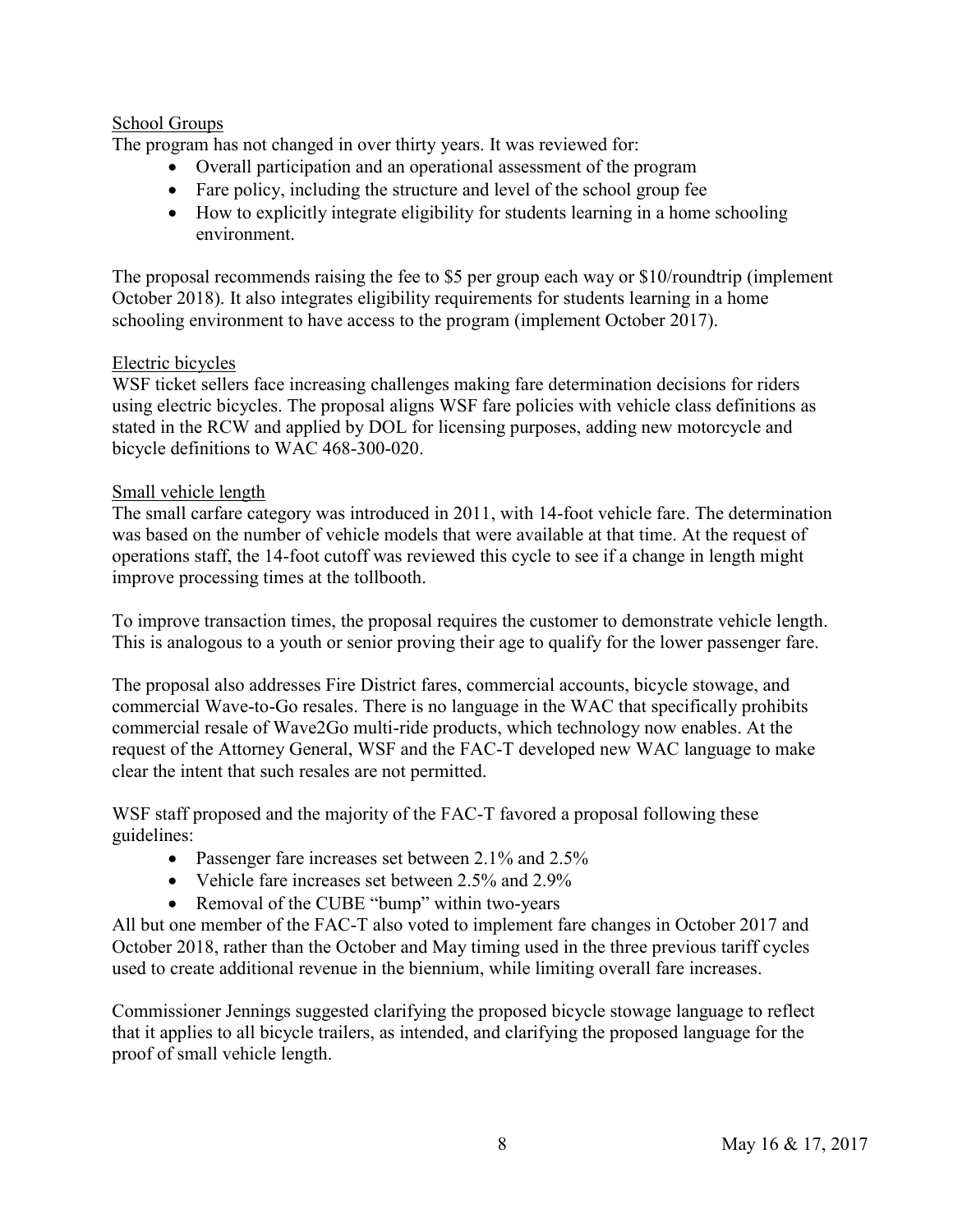Greg Beardsley, Chair, FAC-T, said that the 2017 tariff proposal was done much more collaboratively. Mr. Beardsley noted that there is more to be done on rationalizing fares, especially for motorcycles and vehicle lengths.

#### [WSF Fare Proposal](http://www.wstc.wa.gov/Meetings/AgendasMinutes/agendas/2017/May16/documents/2017_0516_BP7_WSTCFareProposal2017.pdf)

*Action: Commissioner Young moved and Commissioner Tortorelli seconded the motion adopting the WSF proposal for consideration by the public, with the amendments requested by Commissioner Jennings, and the charter rate changes. The motion was adopted, with five members supporting and Commissioner Batra abstaining.* 

*Follow-up: The Commission will hold public input meetings on the fare proposal on July 6, 10, 11 and 17. A public hearing, followed by action on the proposal will take place on July 26 in Seattle.*

#### **NEXTGEN ORCA OPTIONS**

Commissioner Young reported that she and staff have been attending discussions on the NextGen ORCA Card. Leadership of that group has made the following recommendations, and would like the Commission's commitment to these principles:

- Eliminate zone-based fares
- Eliminate trip-based peak fares (not contemplated for passengers)
- Do not pursue new fare capping system for passenger monthly passes due to cost, complexity and inexperience of potential vendors with a new system.
- Commissioner Jennings asked whether NextGen ORCA would cost WSF additional revenue. It will not in the short run, and a revenue loss is not likely in 2020 – 2021, when this takes effect.

**Action:** None **Follow-Up:** None at this time

## **ROAD USAGE PILOT PROJECT UPDATE**

Jeff Doyle, Partner, D'Artagnan Consulting, reported on the revised timeline for the RUC Pilot. The Federal FAST Act grant for round two is due in June. The plan is to wait on recruitment until the second federal grant is in hand.

Recruitment will begin in August; participants will be selected in December and January. With this schedule, the first full month of mileage reporting will be February.

A media plan is in development; a media protocol already is available. Commissioners will have this available to help with response to media calls.

The report-out event at University of Washington on the student smartphone challenge is June 5.

The RUC Steering Committee will meet on July 27 and November 9.

[WA RUC Pilot Project Update](http://www.wstc.wa.gov/Meetings/AgendasMinutes/agendas/2017/May16/documents/2017_0517_BP10_RUCupdate.pdf)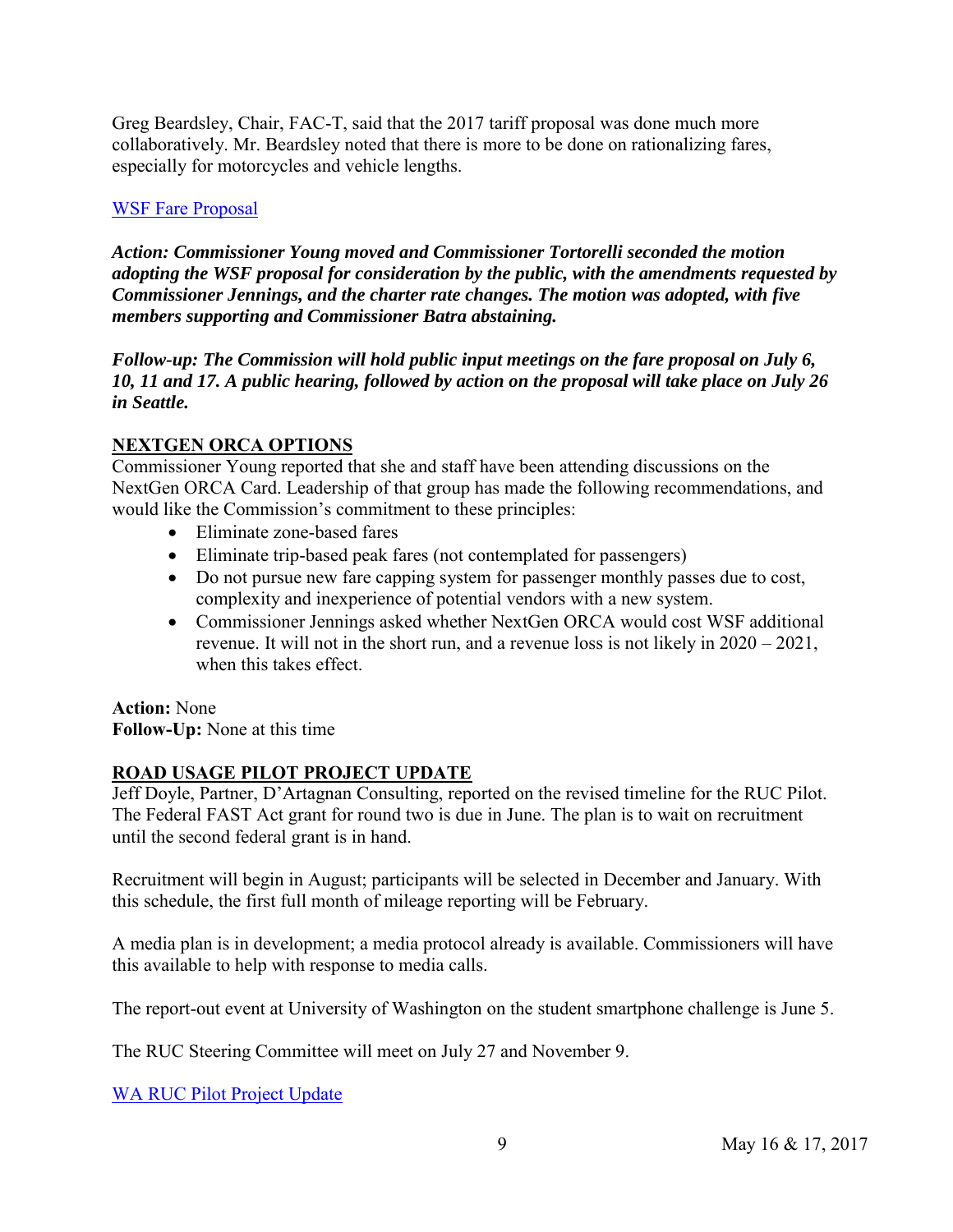**Action:** None **Follow-Up:** None at this time

## **SR 520 TOLLING UPDATE**

Carl See, Senior Financial Analyst, WSTC, reported on the planned SR 520 toll rates adopted in May 2016. Svein Braseth, Director, Bond Program, Office of State Treasurer, reported, "adoption of the revised Toll Rate Schedule will not cause the State to fail to comply with its covenants".

[SR 520 Tolling Update](http://www.wstc.wa.gov/Meetings/AgendasMinutes/agendas/2017/May16/documents/2017_0517_BP11_520RevenueCertification.pdf) [SR 520 Overview of Certificate of the Treasurer Representative 2018](http://www.wstc.wa.gov/Meetings/AgendasMinutes/agendas/2017/May16/documents/2017_0517_BP11_OST.pdf)

**Action:** None **Follow-Up:** None at this time

# **TACOMA NARROWS BRIDGE FINANCIAL OPTIONS WORK GROUP**

Carl See, Senior Financial Analyst, WSTC, reported on the history of Tacoma Narrows Bridge (TNB) finances, including the relief already effected by the legislature and the Office of State Treasurer (OST). The legislature has directed the Commission to convene a workgroup to identify preferred and prioritized policy solutions providing long-term toll payer relief for users of the Tacoma Narrows Bridge

Tasks include:

- Agree to a project scope with input from the Transportation Commission
- Review and assess toll payer relief scenarios included in the 2014 Joint Transportation Committee report on TNB internal refinance opportunities
- Identify additional toll payer relief scenarios, as needed
- Submit a report with preferred and prioritized policy solutions to the transportation committees of the legislature by December 1, 2017

Participants must include members of the Tacoma Narrows Bridge Citizen's Advisory Committee (CAC) and may include Transportation Commissioners. Staff recommends:

- CAC Chair & Vice-Chair, with the CAC Chair serving as Work Group Co-Chair
- Commission Tolling Subcommittee member, with the Commissioner serving as Work Group Co-Chair

The workgroup also must include at least one member from the legislative delegations of districts abutting the Tacoma Narrows Bridge, the local Chambers of Commerce, and affected local communities.

Staff recommends inviting all District 26 and 28 legislators, the Presidents of the Gig Harbor and Tacoma Chambers, and the Mayors of Gig Harbor & Tacoma.

## *Action: Commissioners agreed with the staff recommendations and suggested an invite to affected tribal governments, the OST, and the Port of Tacoma.*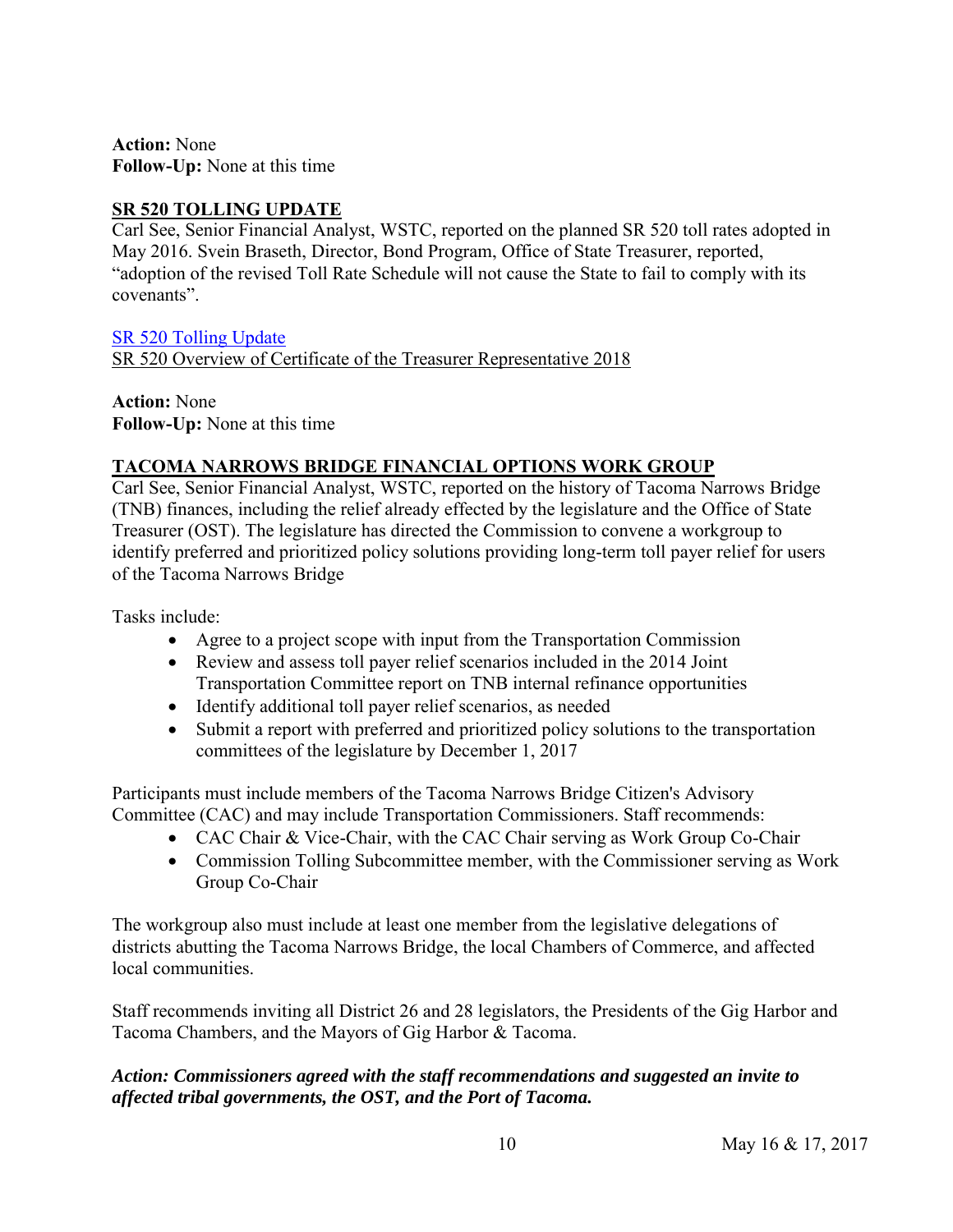## *Follow-Up: Commission staff will coordinate tribal outreach with Megan Cotton, WSDOT tribal liaison.*

# **ONE CENTER CITY SEATTLE'S TRANSPORTATION FUTURE**

Congestion, population growth, and infrastructure changes, have King County and the City of Seattle developing new mobility strategies for downtown and surrounding neighborhoods, defined as the Center City. Seattle is growing at 2.5% a year, all in the urban environment. The city added 20,000 jobs last year alone, looking at a 60% increase in downtown residents and a 23% increase in jobs by 2035. Half the city's employment is in the downtown and adjacent neighbors, over 50% of workers in the Center City commute to work by transit.

Near term construction challenges, including the Waterfront seawall, 1st Ave utility relocations, 2nd Ave protected bike lane, Convention Center construction, Center City Connector construction, and closure of the Downtown ST Tunnel to buses, preclude doing nothing as a real alternative.

Guiding principles of One Center City: Two aspects of safety -- human safety and system safety. The Center City mobility challenges:

- Longer travel times for bus riders and vehicle drivers
- Less reliable travel
- More passengers waiting on sidewalks
- Less space for other users
- Bikers
- Delivery drivers
- Service providers
- Taxi and for-hire drivers
- Additional cost to transit providers

Demand management strategies are essential for the 95% of new hires getting to work using transit. Options to improve surface street operations include:

- Signal and turning improvements for bus travel times
- Change 5th Avenue into a two-way transit street
- Change 6th Avenue operations to two-way to improve general purpose access to I-5
- Adding north/south and east/west protected bicycle facilities to improve safety and expand the connected network

Restructuring bus service and improving transit hubs can leverage light rail reliability and capacity. Transit improvement options include:

- Dedicated bus lanes
- Enhanced fare collection
- Enhanced bus stops
- Transit priority
- Improved pedestrian connections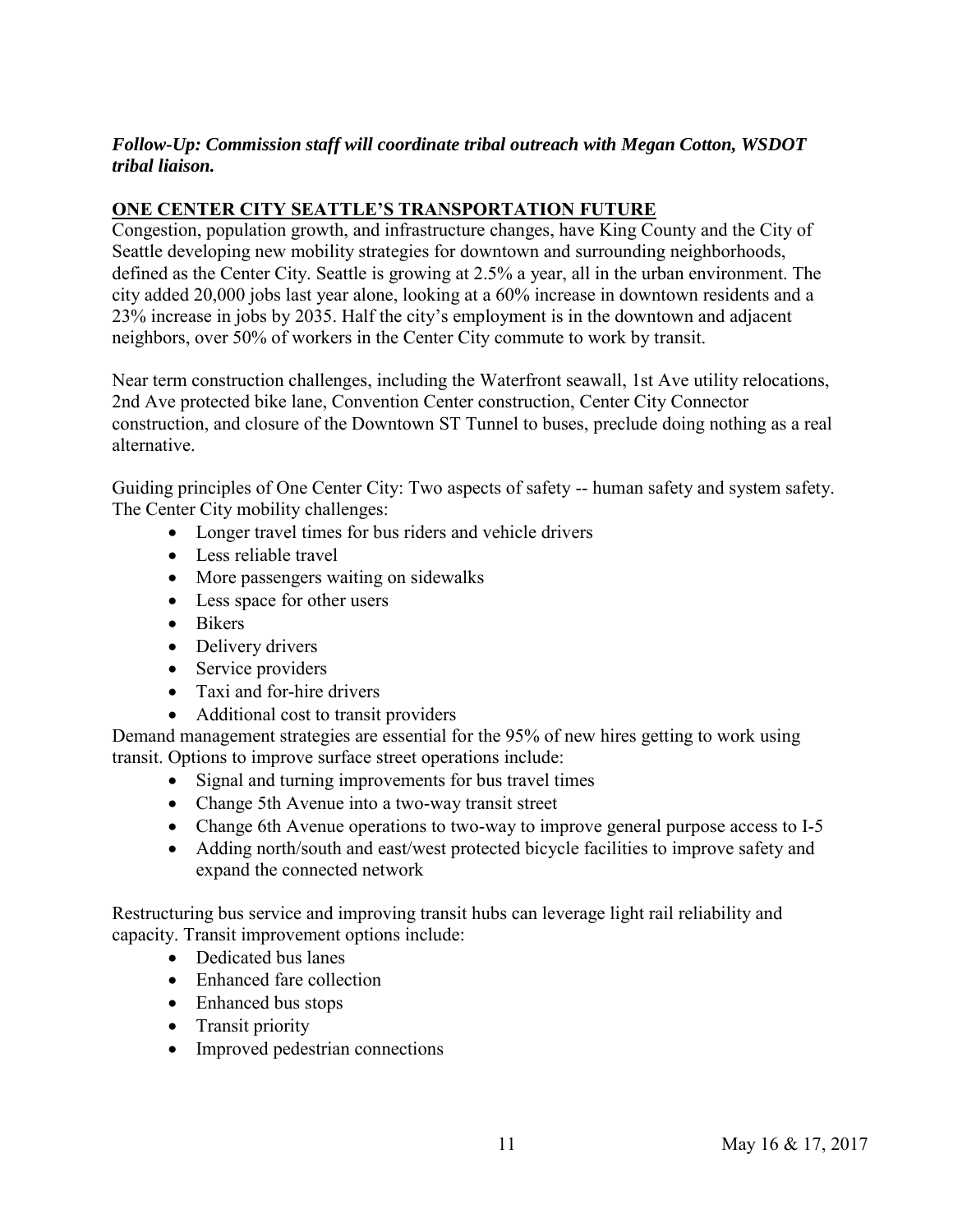Other strategies include shared mobility; parking management, pricing, and regulation; and urban goods delivery strategies.

Seattle wants to remain a pedestrian oriented city. The primary determinant of where people choose to live in Seattle is a walkable neighborhood, then transit accessibility.

Scott Kubly, Director, Seattle Department of Transportation, said that failure to solve the regional problems would impact the region and the state. Both freight and transit must continue to move An example of the ripple effect from Seattle congestion is trucks parking in North Bend to queue up for the port.

#### **[One Center City](http://www.wstc.wa.gov/Meetings/AgendasMinutes/agendas/2017/May16/documents/2017_0517_BP13_OneCityCenter.pdf)**

**Action:** None **Follow-Up:** None at this time

## **SR 99 TRAFFIC AND REVENUE ANALYSIS**

Patty Rubstello, Assistant Secretary, Tolling Division, WSDOT and the lead project consultant Steve Abendschein, Stantec, briefed the Commission on the investment-grade traffic and revenue analysis that will inform toll setting in the SR 99 tunnel. Traffic patterns change with the SR 99 Tunnel; today there is full access at tunnel portals to northbound and southbound SR 99, and ramps to downtown city streets. The new facility will include full access at tunnel portals to northbound and southbound SR 99 and ramps to downtown city streets near the South Lake Union and Pioneer Square neighborhoods, but will not include the entrance and exits at the viaduct's Columbia and Seneca ramps, and the Elliott and Western ramps.

Key inputs to the Investment Grade Traffic and Revenue Study include:

- Comprehensive data collection
- Traffic counts, including turning movements at intersections and volumes on arterials, plus analysis of historical count data
- Speed measurements using travel time runs and corridor speeds
- Trip origins and destinations from regional surveys and corridor level "big data" sources
- Socio-economic forecasts (population, households, and employment)
- Independent forecasts prepared by BERK Consulting
- Focus on 14 core districts serving as SR 99 catchment area
- Socio-economic forecasts higher than those used for the Advisory Committee on Tolling and Traffic Management (ACTT) study
- Future highway and transit network conditions
- Includes closure of  $3<sup>rd</sup>$  Avenue transit tunnel to buses

Two-tiered modeling structure

- Puget Sound Regional Council Regional Model —> Dynamic Traffic Assignment (DTA) model
- Trip tables, modal splits, and trip characteristics extracted from the regional model and incorporated into the DTA model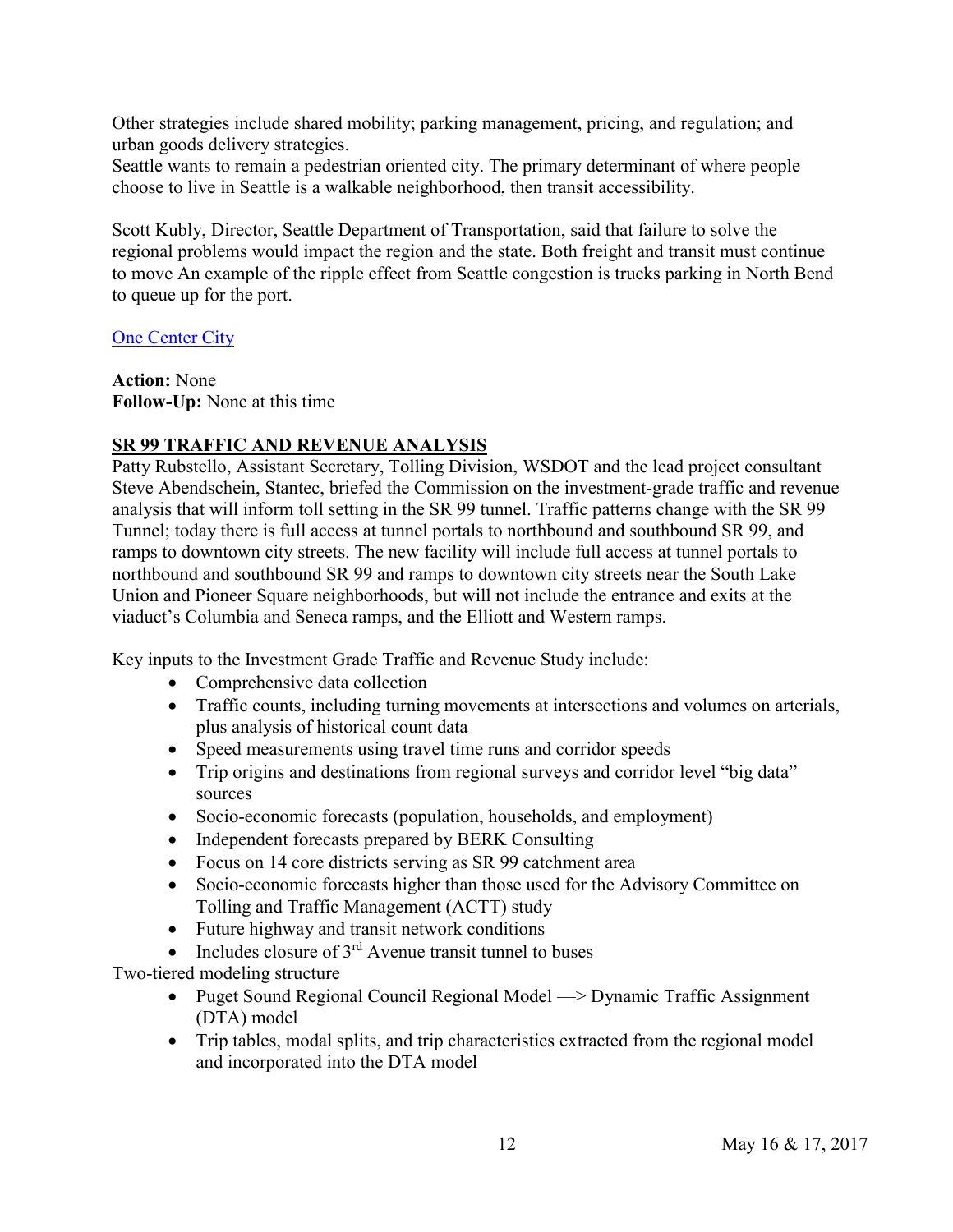DTA model simulates realistic congestion conditions and driver response to tolling. The Investment Grade (IG) work employs a more complex, toll choice component in the DTA model than previous ACTT work. This results in higher driver sensitivity to tolls. Key Assumptions:

- Forecast start date of  $3/1/2019$ , with ramp up assumed at 75% in 2019, 80% by 2020, and 97% by 2021:
- Forecast period: FY 2019-59
- Truck shares and average toll multipliers (relative to 2-axle auto toll)
- No HOV exemptions
- Pay By Mail toll increment of \$2.00 (non-escalating)
- Pay By Plate fee of \$0.25 (non-escalating)
- No toll escalation (except in maximum revenue Scenario IG-2)
- 96 routine maintenance closures per year on nights and weekends
- Values of time are based on values from existing area toll facilities
- Tolls would cover operation and maintenance

Ms. Rubstello reported that the Office of State Treasurer indicated that the IG-0 scenario covers the net toll revenue expectation, but IG-1 scenario falls short.

Commissioner Serebrin asked whether the modeling included environmental justice analysis. Ms. Rubstello said it was done during the EIS.

## [SR 99 Traffic and Revenue Analysis](http://www.wstc.wa.gov/Meetings/AgendasMinutes/agendas/2017/May16/documents/2017_0517_BP14_SR99_TrafficAndRevenueAnalysis_000.pdf)

## **Action:** None

## *Follow-Up: Continue to work on SR 99 tolling policy and rates in fall 2017.*

## **I 405 EXPRESS TOLL LANES UPDATE**

Patty Rubstello, Assistant Secretary, Tolling Division, WSDOT, provided an 18-month report on the Express Toll Lane revenue and operations, including the recent investments to improve traffic flow. Nearly two-thirds of revenue can be reinvested back into I-405 corridor.

After three weeks of peak use shoulder lane operations, WSDOT observed lighter congestion between SR 527 and I-5, and reduced travel times and lower toll rates.

## [18 Month Report](http://www.wstc.wa.gov/Meetings/AgendasMinutes/agendas/2017/May16/documents/2017_0517_BP15_I405ETL_Update.pdf)

**Action:** None **Follow-Up:** None at this time

## **REFLECTIONS AND NEXT STEPS**

Commissioner Serebrin found the Autonomous Vehicle presentation intriguing. Think about the future and outcomes you want. We can guide the future with planning and policy recommendations. Who controls the right-of-way can control the data.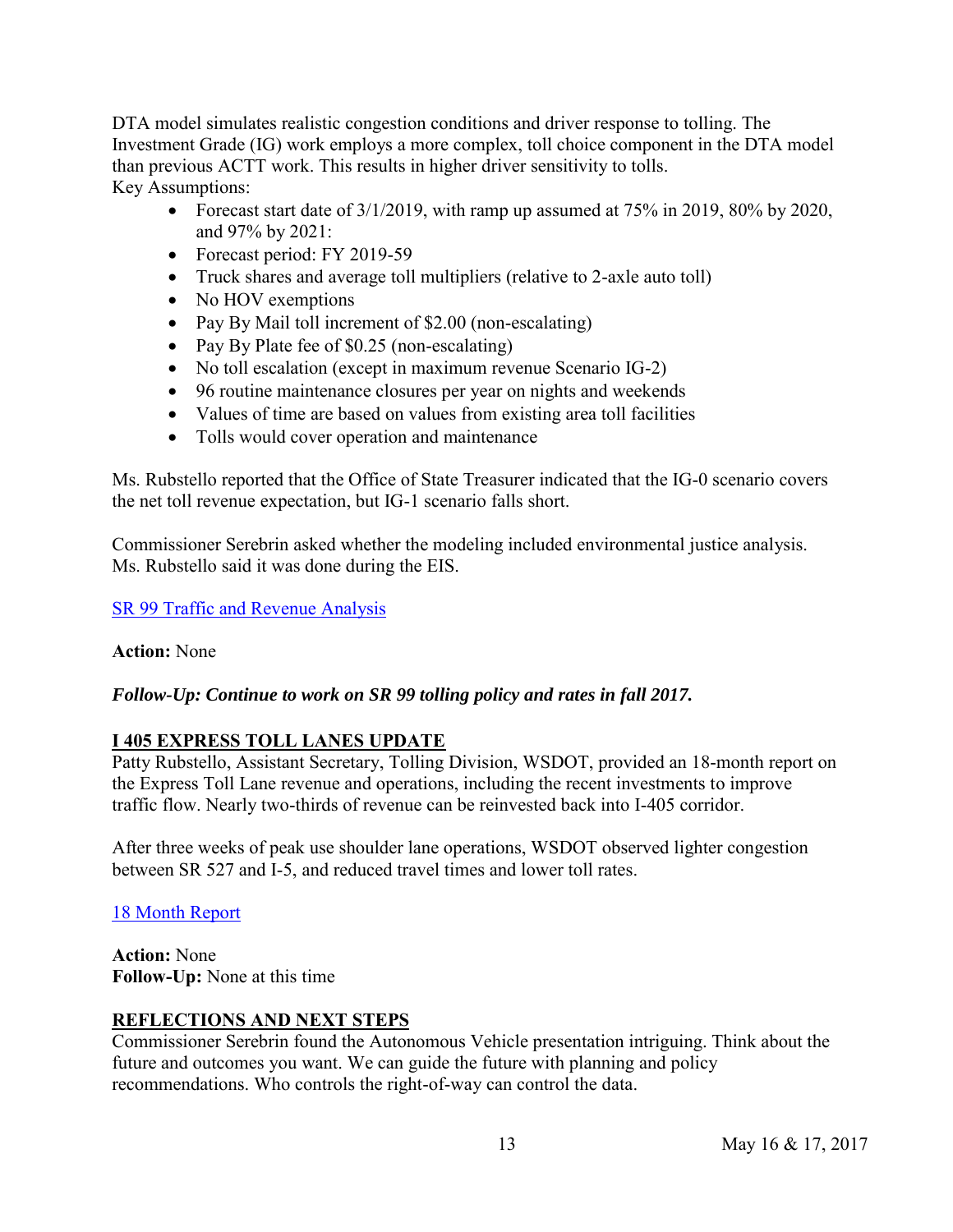Commissioner Litt said it is like a smack in the face, how quickly change is happening.

Commissioner Tortorelli reflected that a lot is coming at us in the next  $6 - 8$  months. Commissioner Litt expressed confidence that staff will keep us from overload.

Commissioner Batra noted that traditionally, the public sector has led and private sector has followed. He wants the Commission to be more proactive on how we can work with cities, beyond Seattle.

He also asks how can we improve the TNB tolling experience. It is a big plus – we ought to be looking at where we can make a difference.

Commissioner Young said that the density and extremely rapid growth in Seattle's urban core is remarkable. She also noted that a lot of work and detail went into the WSF fare setting process.

Commissioner Litt concluded with two huge concerns: rapid growth in some places, and other areas of the state that are losing population and cannot keep up. We cannot forget that as we work on long-range planning. A lot of people rely on public transportation in rural areas to get to work and to medical care.

**Action:** None **Follow-Up:** None at this time